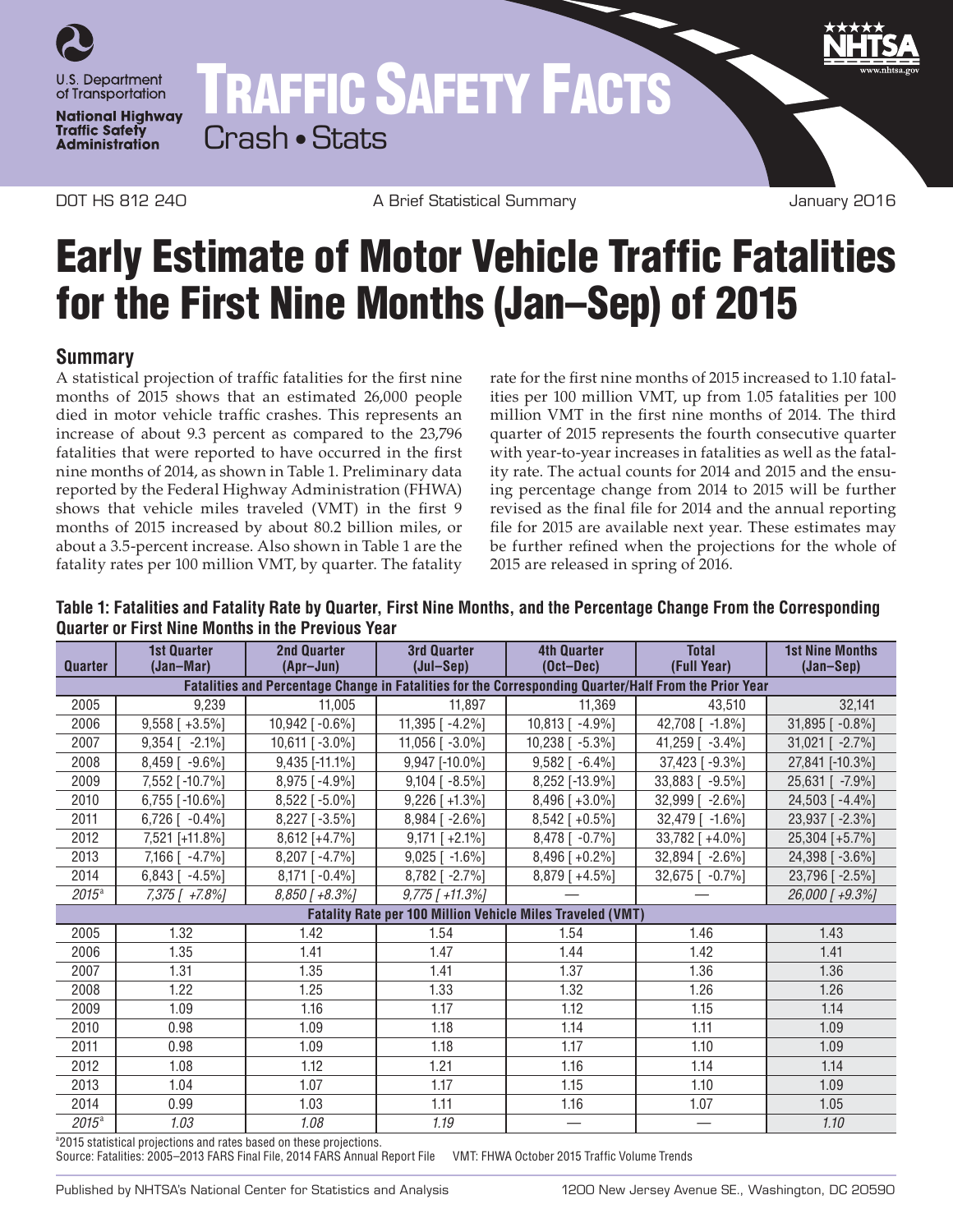Figure 1 shows the historical trend of the percentage change every quarter from the same quarter in the previous year, going back to 1976. NHTSA has fatality data going back to 1975, and the shading in the chart depicts the years during which there were significant number of consecutive quarters

with declines as compared to the corresponding quarters of the previous years. The declines during the early 1980s and 1990s lasted 11 consecutive quarters, while the most recent decline occurred over 17 consecutive quarters ending in the second quarter of 2010.





### *Regional Differences*

As discussed in a methodology Research Note *(Statistical Methodology to Make Early Estimates of Motor Vehicle Traffic Fatalities,* Report No. DOT HS 811 123), the statistical procedures employed in these projections were generated for each NHTSA administrative Region and were collated to create the national estimate. This allows for the comparison of regional estimates in 2015 with the reported regional totals

in 2014, as depicted by the estimated percentage changes in Figure 2. All 10 NHTSA Regions experienced increases during the first nine months of 2015 as compared to reported totals during the first nine months of 2014. The estimated regional year-to-year percentage changes shown in Figure 2 are subject to change as fatality counts for 2014 and 2015 are finalized.

**Figure 2: Percentage Change in Estimated Fatalities in 2015 From Reported 2014 Fatality Counts, by NHTSA Region, for The First Nine Months (Jan–Sep)**



2

Published by NHTSA's National Center for Statistics and Analysis 1200 New Jersey Avenue SE., Washington, DC 20590